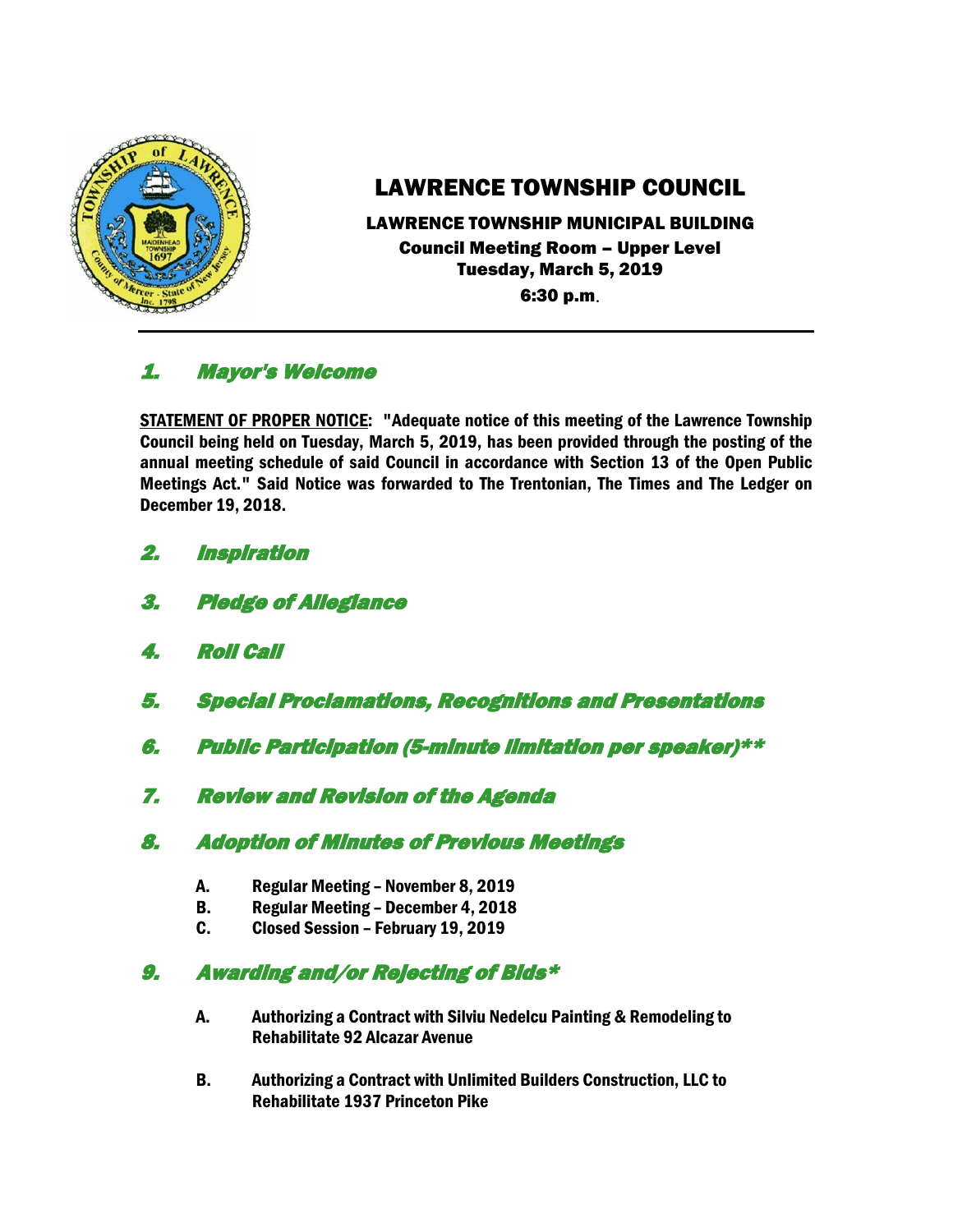### 10. Introduction of Ordinances**\*\***

- A. AN ORDINANCE AMENDING ORDINANCES NO. 1479-96 AND 1617-00 CREATING AND AMENDING THE SHADE TREE ADVISORY COMMITTEE
- B. AN ORDINANCE OF THE TOWNSHIP OF LAWRENCE AUTHORIZING PURSUANT TO N.J.S.A. 40A:12-14 – A LEASE FOR A PORTION OF THE STORAGE BUILDING AT CENTRAL PARK TO YOUTH SPORTS CLUBS
- C. AN ORDINANCE REPEALING ORDINANCE NOS. 1930-07 AND 1932-07 IN THEIR ENTIRETY, AND IMPLEMENTING REVISED AND AMENDED INSPECTION REQUIREMENTS PRIOR TO A CHANGE IN OCCUPANCY; CERTIFICATE OF INSPECTION

# 11. Adoption of Ordinances\*

- A. Ordinance No. 2321-19 AN ORDINANCE AMENDING THE ADMINISTRATIVE CODE OF THE TOWNSHIP OF LAWRENCE, COUNTY OF MERCER, NEW JERSEY
- 12. Manager's Report
- 13. Attorney's Report
- 14. Clerk's Report
- 15. Unfinished Business
- 16. New Business
- 17. Public Participation (3-minute limitation per speaker) \*\*

#### 18. Resolutions

#### A. Bond Acceptance

- 1) Authorizing Acceptance of Performance and Stabilization Bond for IGS Solar – Church of St. Ann, SP-11/17
- B. Bond Release

#### C. Escrow Release

1) Authorizing Release of Inspection Escrow for Auto Lenders, SP-14/13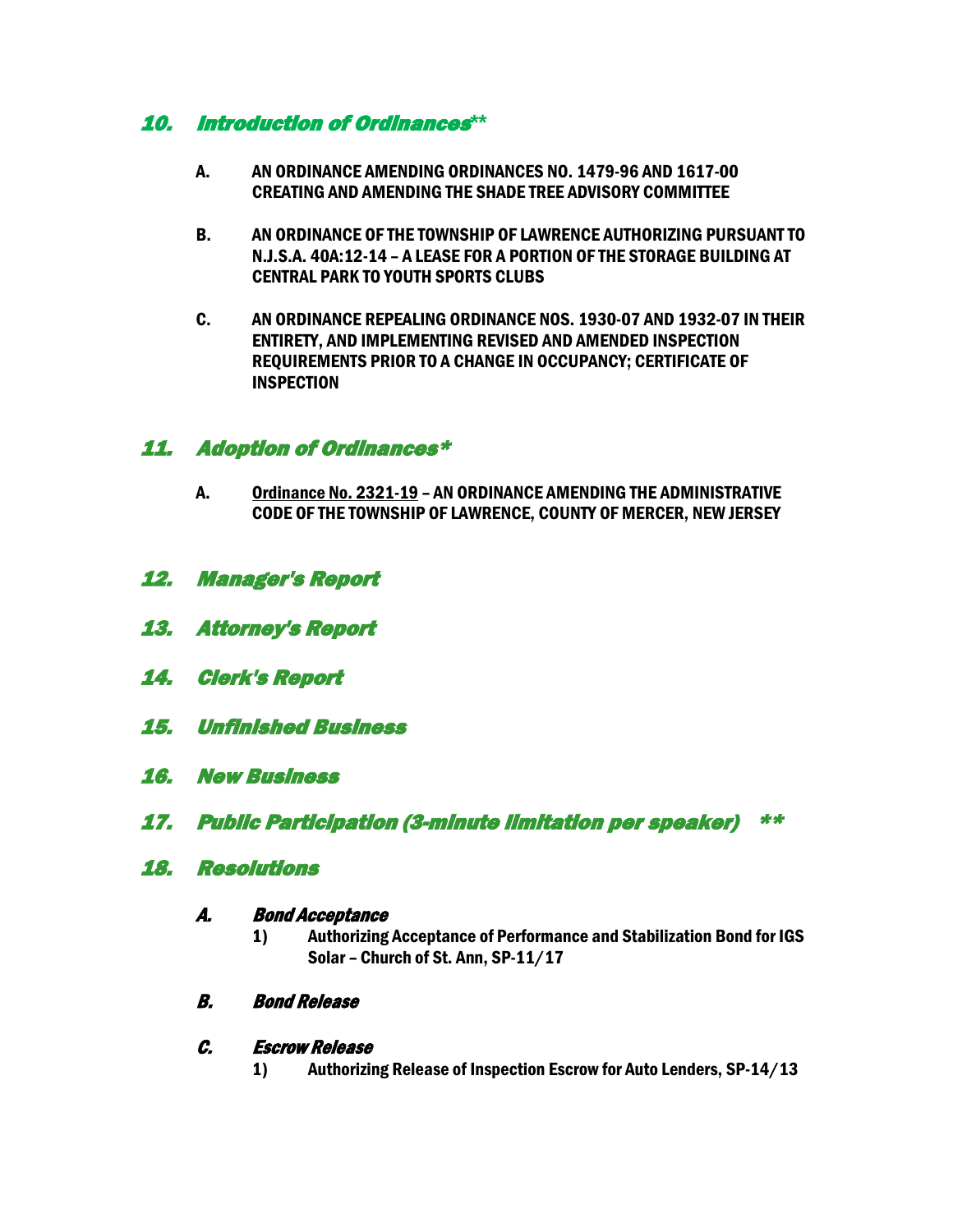#### D. Refunds

- 1) Authorizing Refund of Tax Overpayments to Corelogic
- 2) Authorizing Refund of Tax Overpayments to Lereta

# E. Special Items of Revenue

# F. Professional Services Agreements

# G. Grants

- 1) Authorizing Application of Grant for "Drunk Driving Enforcement Fund" From State of New Jersey, Division of Highway Traffic Safety
- 2) Authorizing Acceptance of Grant from New Jersey Safe and Secure Communities Program - \$60,000
- 3) Authorizing Acceptance of Mercer at Plan Grant from the Delaware Valley Regional Planning Commission - \$339,351.95

# H. Miscellaneous

- 1) Authorizing Reduction in Price for 7 Alburtus Court, Affordable Housing Unit
- 2) Authorizing that all Public Street Project be Designed and Constructed as 'Complete Streets' Compliant
- 3) Authorizing Sustainable Land Use Pledge
- 4) Authorizing the Correction of an Erroneous Deposit in the Court Bail Account
- 5) Authorizing Eligibility of Lawrence Road Volunteer Fire Company Volunteers Participation in the Length of Service Program for the Year 2018
- 6) Authorizing Eligibility of Lawrenceville Volunteer Fire Company Volunteers Participation in the Length of Service Program for the Year 2018
- 7) Authorizing Eligibility of Slackwood Volunteer Fire Company Volunteers Participation in the Length of Service Award Program for the Year 2018
- 8) Authorizing an Agreement for Animal Shelter Services with SAVE
- 9) Authorizing Amending the 2019 Temporary Budget
- 10) Authorizing Participation in the Law Enforcement Support Office (LESO) 1033 Program
- 11) Authorizing the Application for Improvements to the Wastewater Treatment System for Bristol-Myers Squibb
- 12) Authorizing a Closed Session of Council Immediately Following the Regular Meeting, if necessary

# 19. Council Initiatives & Liaison Reports

# 20. Written Communications